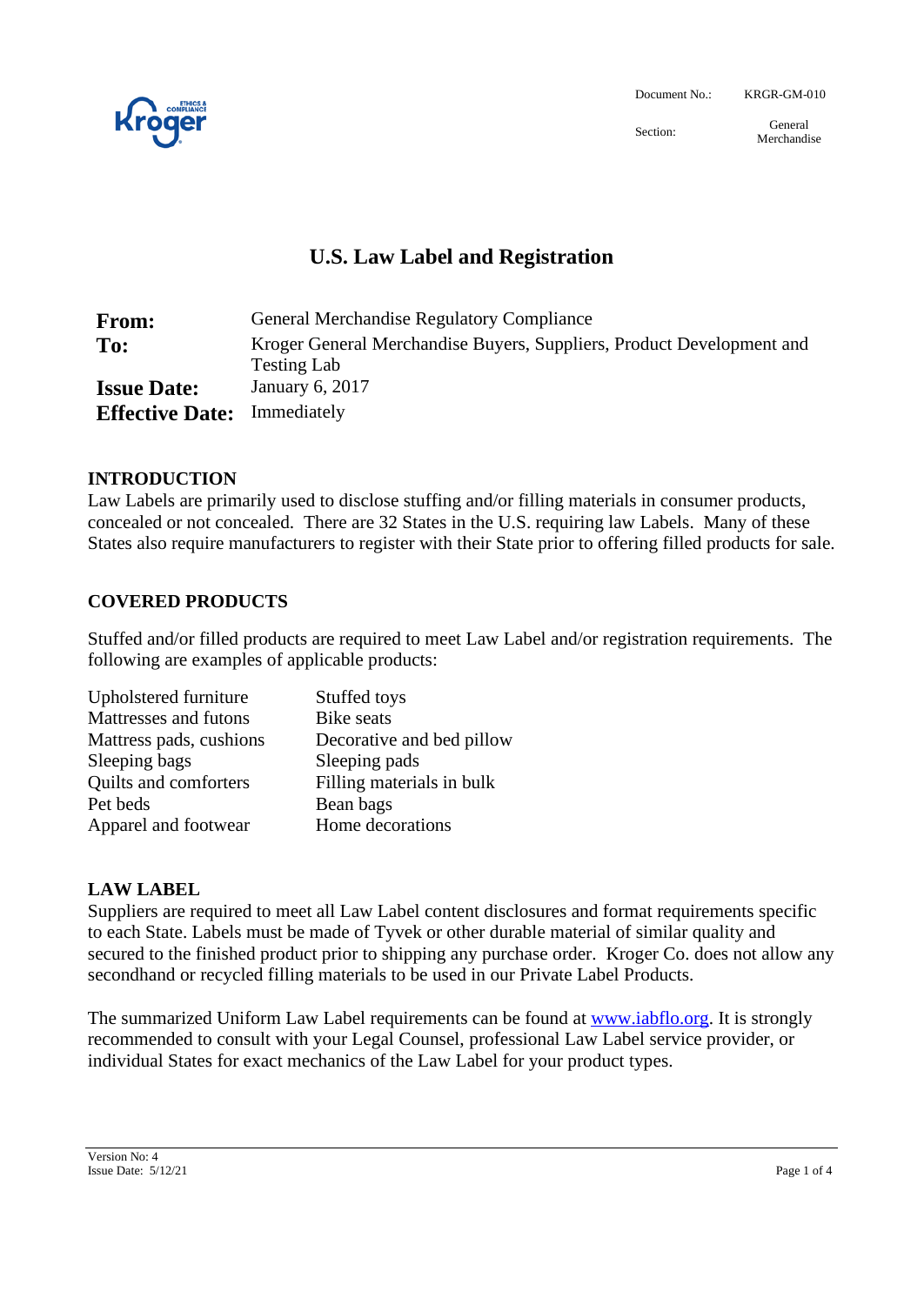

Section: General Merchandise

### **REGISTRATION**

Kroger Co. requires suppliers register with all States requiring registration. States requiring registration are as follows:

| California           | New York        | Rhode Island  |
|----------------------|-----------------|---------------|
| Connecticut          | North Carolina  | Utah          |
| Delaware             | Ohio            | Virginia      |
| City of Detroit (MI) | <b>Oklahoma</b> | West Virginia |
| <b>Massachusetts</b> | Pennsylvania    |               |

Each factory location must be registered and a Uniform Registry Number (URN or REG. NO.) assigned. Registration with each State is required to remain current and for a minimum of two consecutive years after purchase order shipment. Yearly renewal fees apply.

\*Please note: Not all product types are required to register with all States. Suppliers need to contact each State agency for clarification.

#### **UNIQUE STATE REQUIREMENTS**

#### **Stuffed Toy Label**

Pennsylvania, Ohio and Massachusetts require registration of stuffed toys. Manufacturers must register independently with all three States. It is recommended to register first with the State of Pennsylvania. Ohio and Massachusetts will accept Pennsylvania's assigned registration number printed on the law label. All filling materials including stiffeners such as cardboard, wire, wood, etc. must be disclosed. Stuffed Toy Law Label format can be found at [www.iabflo.org](http://www.iabflo.org/)

#### **Home Decorations**

The State of Ohio requires that all non-toy stuffed/filled decorative items, including holiday articles, have a law label securely attached. A stuffed toy law label format can be used for these items, however, Kroger requires "NOT A TOY. For Decorative Use Only." to be printed on the label in addition to the other required information.

#### **Filled Apparel and Footwear**

The State of Utah requires that Manufacturers of quilted clothing and filled slippers register with the State. The filling material should be declared using acceptable generic material names. Filled Apparel and Footwear Label formats can be found at [www.iabflo.org](http://www.iabflo.org/)

#### **Upholstered Furniture**

In California, upholstered furniture is required to have a flammability label following TB 117-2013 and flame retardant disclosures following SB1019. The furniture law label format can be found at [http://iabflo.org.](http://iabflo.org/)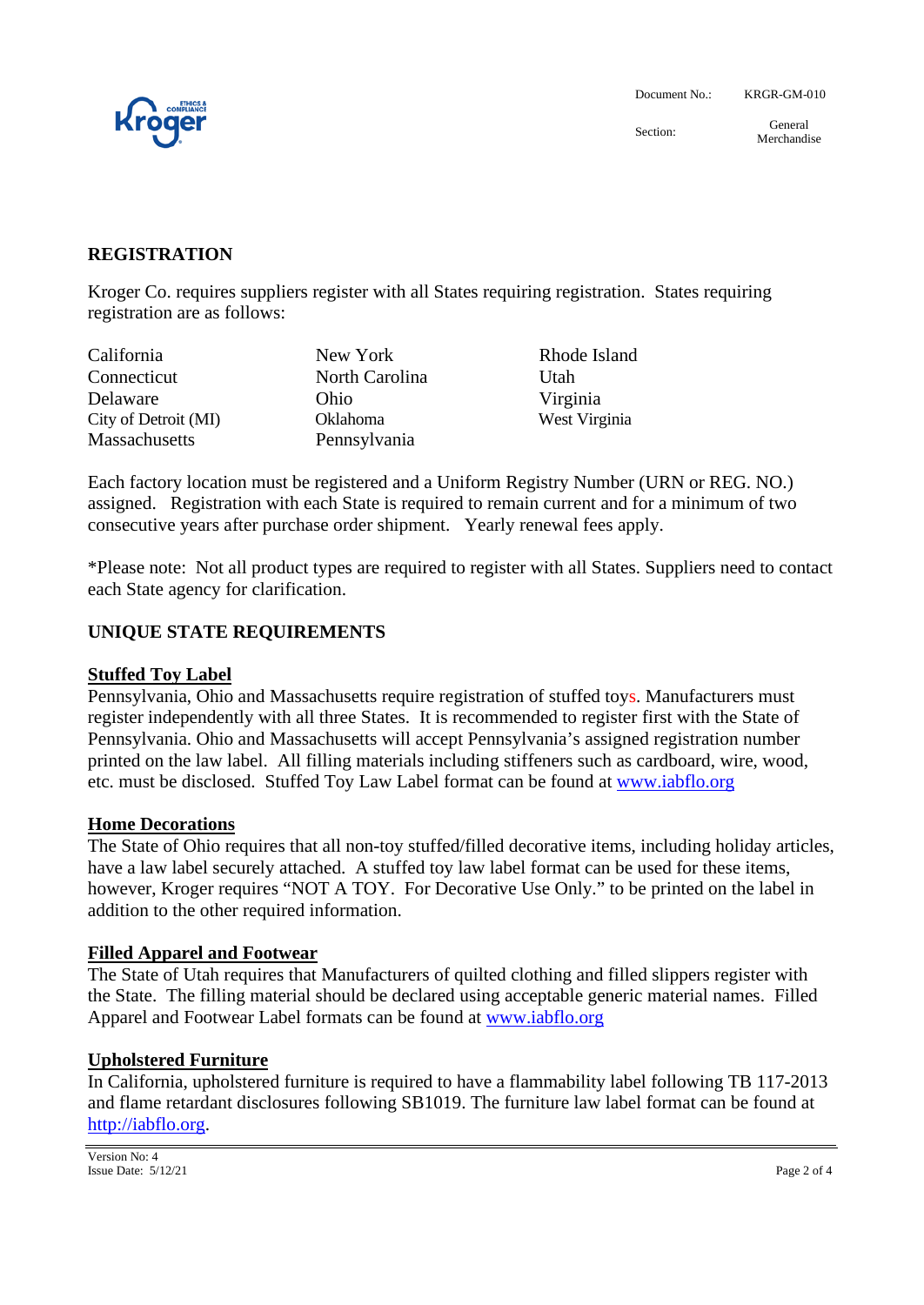

Section: General Merchandise

## **Sterilization for Down, Feather and Wool Filling**

Down, Feather and Wool filled products require the statement "CONTENTS STERILIZED" and a sterilization permit number must be obtained for each manufacturer. This permit number is in addition to the URN and must be printed on the law label. Permit numbers are approved only after processing plant inspection. Permit numbers can be obtained thru the State of Pennsylvania at <http://www.dli.pa.gov/Individuals/Labor-Management-Relations/bois/Pages/default.aspx> . Sterilization permits must be registered with each State that requires sterilization.

Utah requires the sterilization permit number to be present on the label of quilted clothing and filled slippers.

## **DOCUMENTS FOR KROGER**

To ensure full legal compliance of Kroger Enterprise with the various State regulations regarding uniform law labels, Kroger requires its suppliers to maintain an accessible library of State registration certificates for any applicable products sold to Kroger Enterprise. Upon request, suppliers must submit copies of all certificates within 24 hours to **GMCompliance**@kroger.com.

Kroger must also register every year as the retailer of filled products and maintain certification separately. To support Kroger's annual registration process, the following documents need to be submitted by December 1st:

- Four physical Law Labels per sku and per factory. No photo copies, please.
- Law labels must be from an open order. Please do not send product samples.
- A photo copy of current Registration Certificate(s) for each factory
- Each Vendor/Manufacturer name, contact person name, email address and phone number

The law label and vendor/manufacturer information as requested above shall be mailed to the following address by December  $1<sup>st</sup>$  to fulfill registration annual renewal requirements.

> Attn: Jessica Giffin The Kroger Co. Western Region Corporate Office Office Stop 23C 3800 SE 22nd Ave., Portland, OR 97202 USA

This guide is designed to help understand Kroger's expectations and requirements. All suppliers are required to prepare law labels for products sold to Kroger Co. stores following all applicable laws. If you have any question, please do not hesitate to contact Kroger General Merchandise Regulatory Compliance at **gmcompliance@kroger.com**